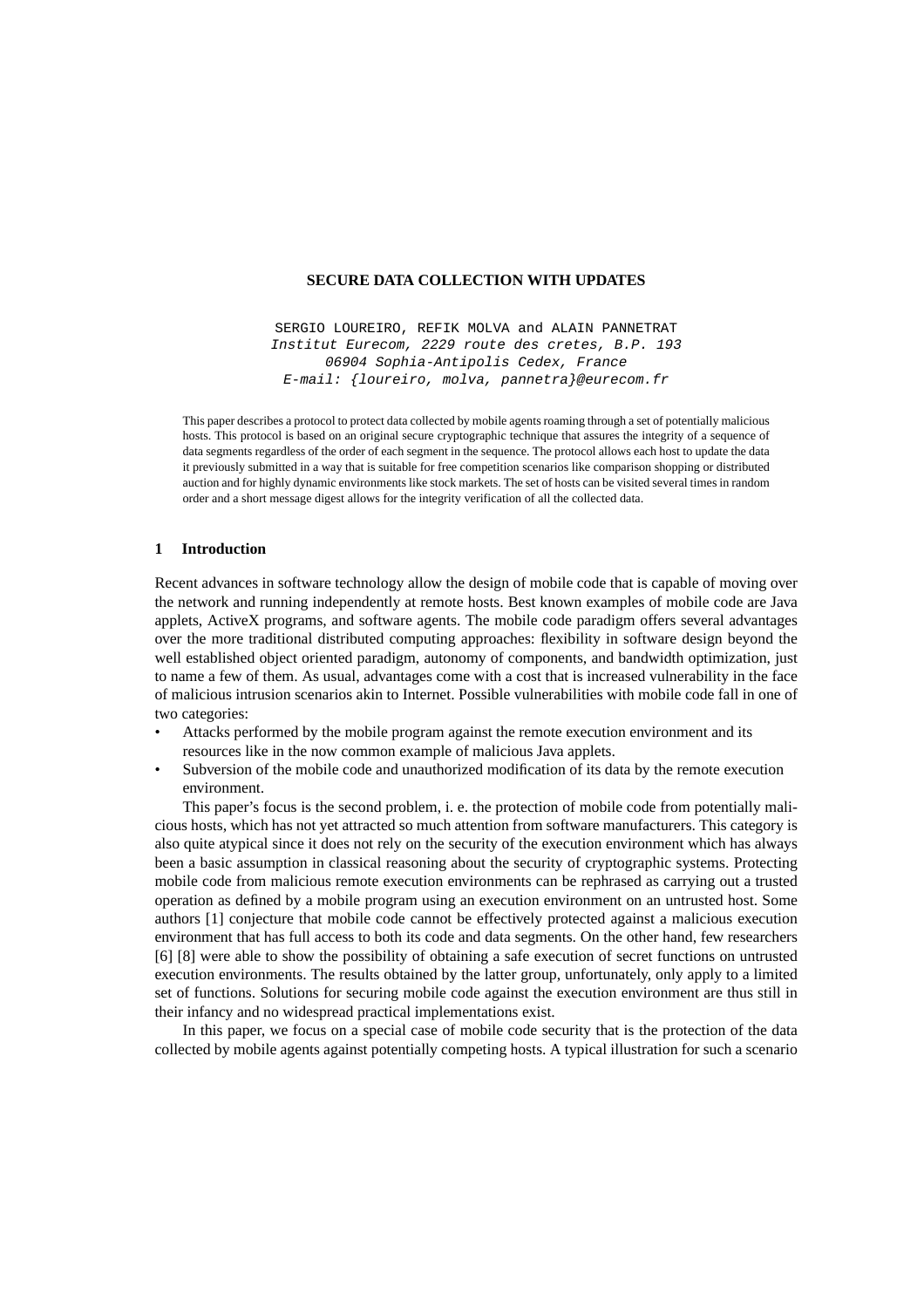is a software agent that bargains on behalf of a customer by visiting various merchant systems at different locations. Secure data collection schemes can also be used to carry out a distributed auction. Another example is the collection of data in stock markets, where the data is available at different locations. In these examples the emphasis of security is shifted from the mobile program to the data that is collected from the visited hosts. The collected data is subject to disclosure, modification, and repudiation by single hosts, a group of colluding hosts, or network intruders.

We suggest an original integrity scheme to protect the data submitted to the mobile agent by competing hosts visited by the agent. The integrity scheme ensures the protection of each piece of data against modification or tampering by parties other than the origin of the data (the host that submitted the data). The integrity of the entire set of data collected by the mobile agent is assured based on an original secure cryptographic mechanism using discrete exponentials. Thanks to the properties of our mechanism, the data collection protocol offers three advantages:

- Each host can update the data it previously submitted without additional complexity or memory increase.
- The integrity verification mechanism is independent of the sequence of individual data submissions by different hosts.
- The integrity verification is not computationally intensive and it does not depend on the number of updates. Moreover, the complexity of the verification does not increase significantly with the number of visited hosts.

The update facility is suitable for commercial competition as required during an auction and it allows for fast reaction in case of dynamic scenarios like stock exchange markets. The second property of the protocol allows for the collection of data from hosts without any constraint on the itinerary of the mobile agent.

The paper is organized as follows. Section 2 presents the data collection scenario and formalizes the security requirements. The generic cryptographic technique for data integrity is presented in section 3. The data collection protocol based on this technique is described in section 4. Section 5 is devoted to the evaluation of the security properties previously defined.

# **2 Data Collection System**

The purpose of our data collection system is to allow mobile agents to travel among hosts of a network, to collect individual data segments from these hosts and to return the set of data segments to the originator of the agent. Each data segment collected by the agent can either be the result of some computation by the agent, based on some local input, or simply the input of some data by the visited host, without any processing by the agent.

Our security scheme assures the integrity of data segments against tampering and deletion attacks that might originate from a host visited by the agent, a set of colluding hosts or an intruder on the network. The security of the process used to generate the data segments at each host is out of the scope of our scheme, based on the assumption that, even though each host might behave maliciously against other hosts, each host can be trusted with respect to the generation of its own data.

Migration is another important aspect of the data collection scheme with respect to the security of the collected data. By controlling the migration process, malicious hosts can have a significant impact on the set of data segments collected by the agent. Our data integrity scheme does not address the security of the agent's itinerary.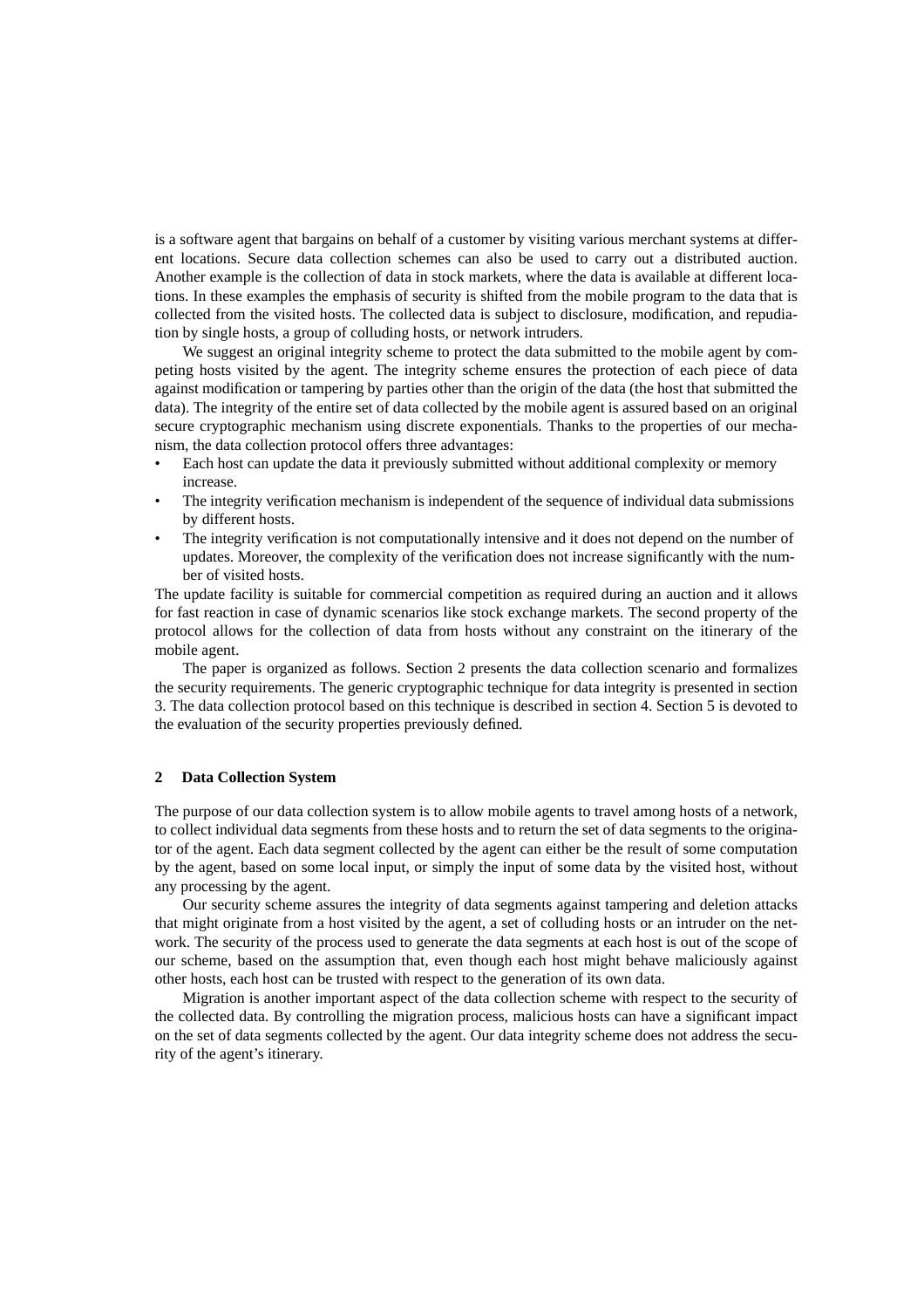In a typical data collection scenario, the mobile agent is generated by a source host  $H_0$  and visits intermediate hosts  $H_i$  based on certain migration decisions, which are beyond the scope of this paper. Each intermediate host  $H_i$  submits a piece of data  $o_i$ . In addition, each host computes as part of the secure data collection scheme an integrity proof value  $O<sub>i</sub>$ , that will be integrated on the overall integrity proof value  $\Gamma(S)$ , included in the agent and computed by the previous host  $H_{i-1}$ . The new integrity value  $\Gamma(S \cup \{O_i\})$  and the set of data segments collected from the previously visited hosts  $\Sigma = \{O_0, O_i\}$  $o_1$ ,...,  $o_i$ } are transmitted to the next host. The data collection scheme allows the agent to visit hosts that were already visited and lets these hosts update the data pieces they previously submitted. When the data collection process terminates (or the agent is called back), the agent returns to its originator  $H_0$ . At this point the agent returns to its originator the set  $\Sigma$  of data segments collected from all the visited hosts and the final integrity proof value  $\Gamma(S)$ . The originator can then verify the integrity of the data segments in  $\Sigma$  using  $\Gamma(S)$ . [Table 1 s](#page-2-0)ummarizes the components involved in the secure data collection process.

<span id="page-2-0"></span>

| $H_0$                     | originator                                                                 |
|---------------------------|----------------------------------------------------------------------------|
| $H_i$ , $1 \le i \le n$   | visited hosts                                                              |
| $o_i$ , $1 \leq i \leq n$ | data collected from $H_i$ , i. e., output of the data collection algorithm |
| $O_i$ , $1 \leq i \leq n$ | integrity proof associated with o.                                         |
| Σ.                        | set of data collected, i. e. $\{o_0, o_1, \ldots, o_i\}$                   |
| S                         | set of integrity proofs, i. e. $\{O_0, O_1, \ldots, O_i\}$                 |
| $\Gamma(S)$               | integrity proof associated with all the elements of set S                  |

#### **Table 1: Data Collection Components**

#### <span id="page-2-1"></span>*2.1 Security Requirements*

The data collection process is exposed to a number of attacks from network intruders and legitimate hosts behaving maliciously with respect to competing parties as depicted in [3]. These attacks raise a number of security requirements as follows:

- **Data Integrity:**  $o_i$  cannot be modified or updated by parties other than  $H_i$ .
- **Truncation Resilience:** only the data segments  $o_j$ ,  $i < j < k$ , submitted between the first malicious

host  $H_i$  and another malicious host  $H_k$  can be truncated from the set of data pieces.

- **Insertion Resilience:** no data segment can be inserted unless explicitly allowed.
- **Data Confidentiality:**  $o_i$  cannot be disclosed to parties other than  $H_i$  and  $H_0$ .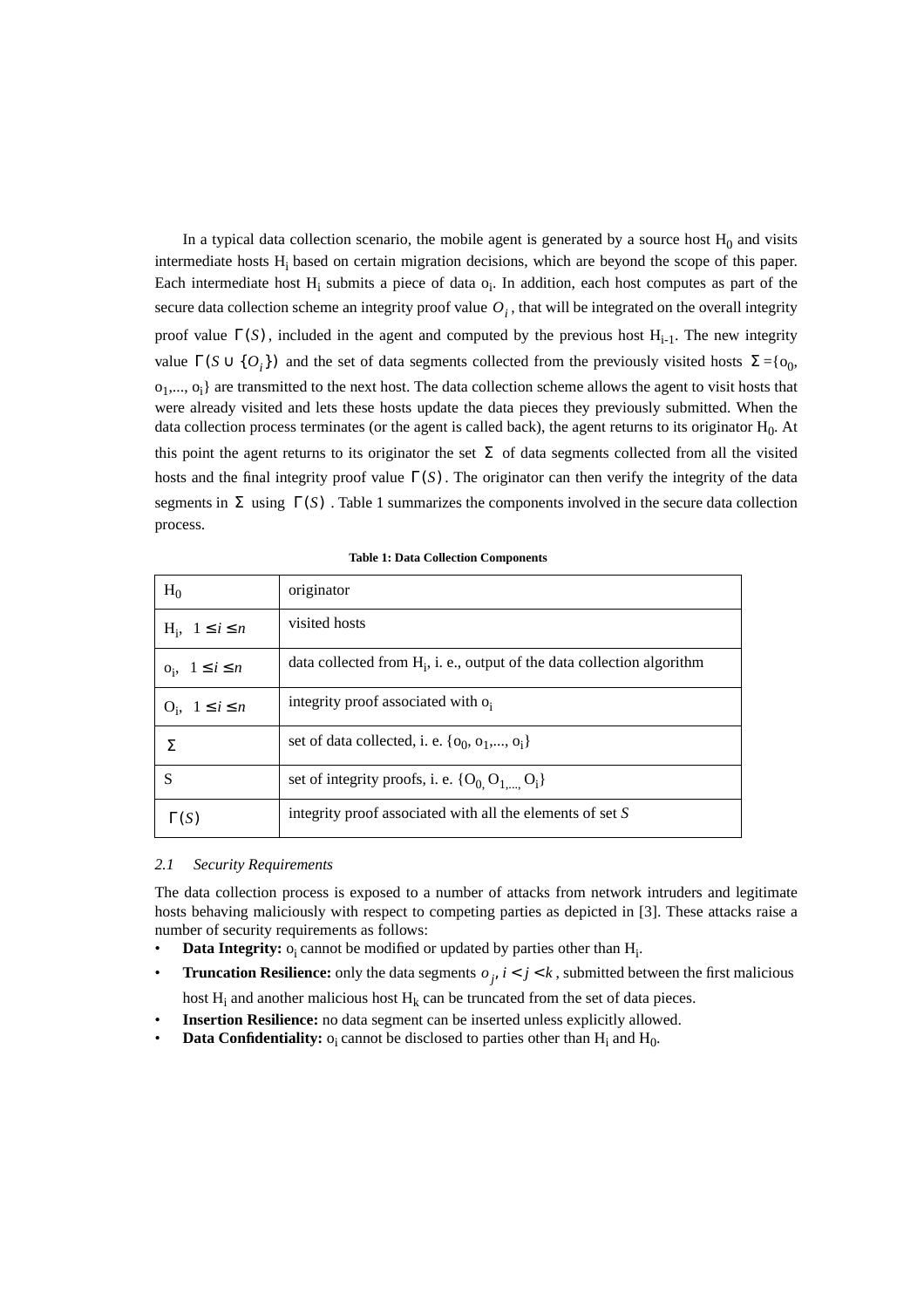• **Non-Repudiation of Origin:** H<sub>i</sub> cannot deny having submitted  $o_i$  once it was actually included in the set of collected data.

Our definition of the data integrity requirement expands the previous definitions that can be found in [3] and [9] in that a host can update the data it previously submitted. We believe that the update facility is required in free competition and dynamic commercial environments, like stock markets.

Data confidentiality and non-repudiation are not mandatory in all scenarios. In some real life scenarios like auction, the confidentiality service might even be conflicting with the free competition model. Like the protocols proposed in [3], our data collection scheme can be enhanced with data confidentiality based on public key encryption and with non-repudiation of origin based on digital signatures.

A limitation of data collection schemes based on data integrity mechanisms is the degree of truncation resilience that can be offered. As pointed out in [9], the collusion between two malicious hosts allows the deletion of the data collected on the path between them by substituting the data set with a copy recorded prior to the beginning of the truncated path. This seems to be an inherent limitation regardless of the way the integrity function is computed in each scheme. A solution to this problem consists of assuring the integrity of the migration path in addition to the integrity of the collected data. This problem is beyond the scope of this paper and calls for solutions aiming at the integrity of execution for mobile code like [7] and [4], additional constraints on the data collection process like a fixed number of hosts to be visited [9], or a pre-defined migration path.

# *2.2 Related Work*

Prior work addressing the integrity of collected data [3][9] uses a technique called hash chaining as the basic mechanism to achieve the integrity of the data pieces submitted by visited hosts. The result of the chained hash computations is the proof of integrity for all the collected data. This technique was first introduced by [10] to create secure audit logs due to its efficiency in terms of computational complexity and size of the integrity proof. In the case of audit logs, it is important to keep a tamper-proof record of all the operations performed in a resilient way.

The data collection scheme suggested by [9] and [3] differs from the solution presented in this paper regarding various aspects. One of the objectives of the data collection schemes presented in [9] and [3] is to prevent hosts from updating the data they previously submitted. These schemes therefore only allow closed bids and include data confidentiality and host anonymity as a basic requirement in order to assure fairness among competing hosts. Our solution in contrast addresses a dynamic scenario including several rounds of competing offers between bidders. As a result, unlike the solutions in [9] and [3], our scheme allows for multiple updates of each data piece by the submitting host. Moreover, data confidentiality and host anonymity are not mandatory requirements of the free competition scenario.

Furthermore, hash chaining as a basic data integrity mechanism does not meet the requirements of the our data collection scheme. Hash chaining is tied with an implicit sequence among the various data pieces that are protected and the knowledge of the sequence is mandatory for the verification process, i. e., the verification process has to compute the hash chain in the same order as the data collection process. Dynamic scenarios like auction whereby each data piece may be updated several times, hash chaining would require to keep track of all the past values for each data piece. Our scheme is thus based on a novel data integrity technique called set hashing that allows for the verification of the most recent value of each data piece without keeping track of past values. With set hashing, the computation of the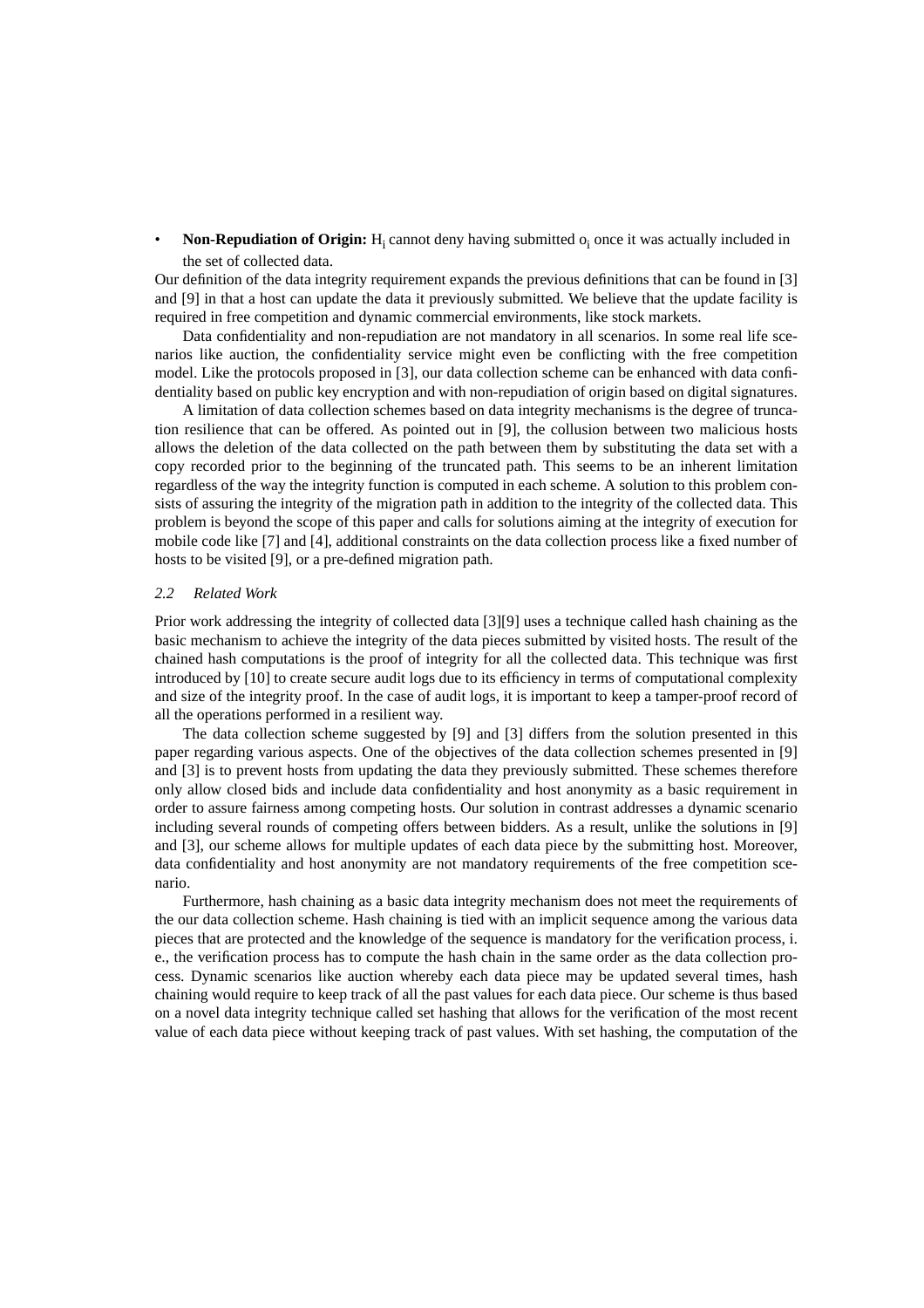integrity check value and its verification can be performed in random order with respect to the data pieces.

Our scheme aims at a scenario that fosters competition by keeping the information from competing sources in cleartext and by authorizing frequent updates, whereas [3] and [9] assume a rigid scenario based on widespread confidentiality. While our scheme can be easily enhanced with classical confidentiality mechanisms, confidentiality can hardly be suppressed from the solutions in [3] and [9] because of the inherent dependency between confidentiality and integrity mechanisms on which relies the design of these solutions.

# **3 Set Hashing**

This section defines an original cryptographic mechanism at the core of the proposed data collection algorithm. We build a "*set hash*" using the difficulty of solving the discrete logarithm problem in a finite field, in combination with a classical cryptographic hash function. This mechanism provides a method to hash together a set of data blocks in an order-independent fashion.

# *3.1 Generator sequences*

Let *p* be a large Sophie Germain prime<sup>1</sup>, that is  $p = 2q + 1$  where *q* is also prime. Define *g* as a generator of the cyclic group  $\mathbb{Z}_p^*$ . Then for all *x* in  $\{1 \dots (q-3)/2\}$ ,  $g' = g^{2x+1} \mod p$  is also a generator of the cyclic group  $\mathbb{Z}_p^*$ . Hence the following sequence  $(G_i)_{i \geq 0}$  is a sequence of generators in  $\mathbb{Z}_p^*$ :

•  $G_0 = g$ 

• 
$$
G_{i+1} = (G_i)^{2x_{i+1}+1} \mod p
$$

where  $(x_i)_{i>0}$  is a sequence in  $\{1...(q-3)/2\}$  [5].



In words, the advantage of this construction is that the result is always a generator, which has the properties referred in the next section.

1. Also called a "strong prime".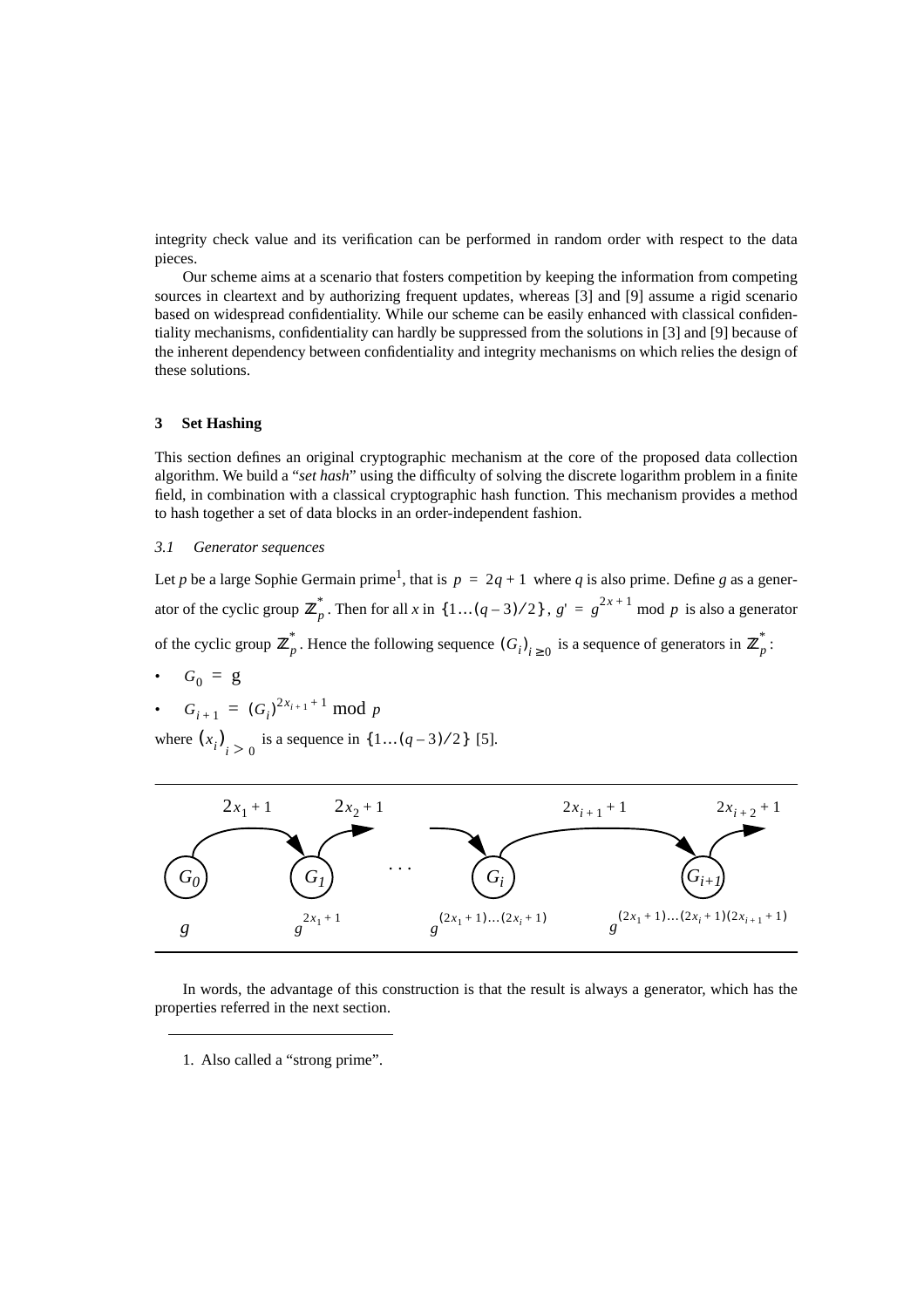### *3.2 Properties*

*• Property 1.* (security) With the knowledge of any  $G_i$  and  $G_{i+1}$ , it is computationally infeasible to compute  $x_{i+1}$ . Solving for  $x_{i+1}$  would require an adversary to solve a discrete logarithm to the base  $G_i$  in  $\mathbb{Z}_p^*$  [2].

• *Property 2.* (commutativity) If  $G_{i>0}$  is defined by the sequence  $(x_j)_{0 \le j \le i}$  then for any  $G'_{i>0}$ defined from a permutation of  $(x_j)_{0 \le j \le i}$  we have  $G_i = G_i$ . This second property is based on the commutativity of the exponent field  $\mathbf{Z}_{p-1}^*$ .

*• Property 3.* (cancellation) With the knowledge of  $G_{i+1}$  and  $x_{i+1}$  it is possible to compute  $G_i$  as:

$$
G_i = (G_{i+1})^{\frac{1}{2x_{i+1}+1}} \mod p
$$

*• Property 4.* (computational complexity) With the knowledge of the set  $(x_i)_{0 \le i \le n}$ , the computation of  $G_i$  requires 2*n* multiplications, *n* additions and only *1* exponentiation since:

$$
G_i = g^{(2x_1+1)(2x_2+1)...(2x_n+1)} \mod p
$$

### *3.3 Integrity Function*

The combination of *property 2* and *3* allows us to work on sets instead of sequences, thus we define an integrity function  $\Gamma: \Big\{ \mathbb{Z}_{(q-3)/2}^+ \Big\} \to \mathbb{Z}_p^*$  which takes an unordered set of elements in and produces an element in  $\mathbb{Z}_p^*$ :  $\left\{ \mathbf{Z}_{(q-3)/2}^+ \right\} \rightarrow \mathbf{Z}_p^*$  which takes an unordered set of elements in  $\mathbf{Z}_{(q-3)/2}^+$ 

•  $\Gamma(\emptyset) = g$ 

• 
$$
\Gamma(S \cup \{x\}) = (\Gamma(S))^{2x+1} \mod p
$$

• 
$$
\Gamma(S - \{x\}) = \Gamma(S)^{\frac{1}{2x-1}} \mod p
$$
 (property 3)

1

where 
$$
S \subset \left\{ \mathbf{Z}_{(q-3)/2}^+ \right\}^*
$$
 and  $x \in \mathbf{Z}_{(q-3)/2}^+$ .

# **4 Data Collection Protocol**

In this section we describe our data collection protocol using the set hashing mechanism. Unless otherwise indicated, this section uses the notation of the previous section, whereby *h()* denotes a collisionfree hash function (for example MD5), *p* is a public prime and "|" denotes concatenation.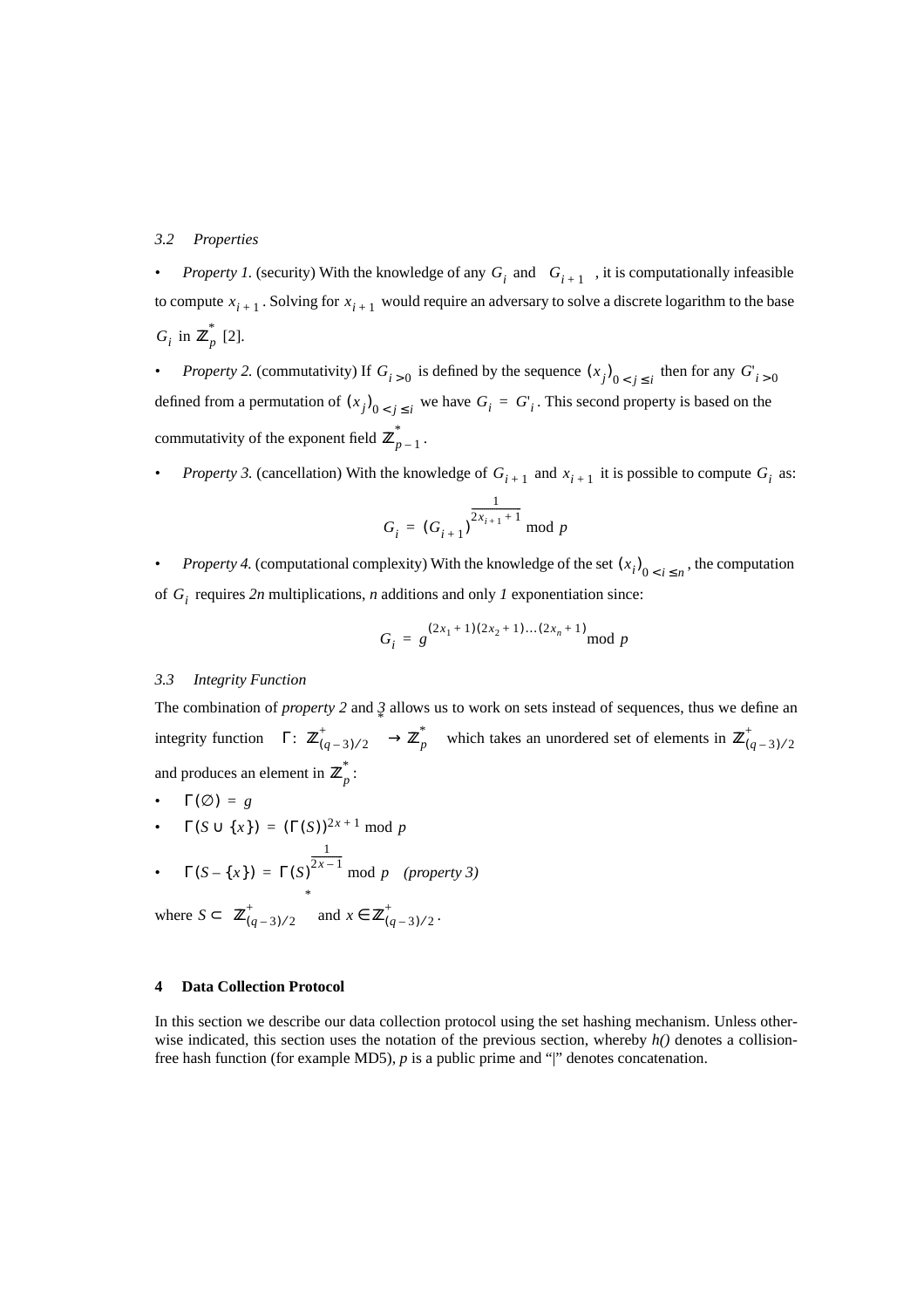Our protocol does not rely on a public key infrastructure, however a shared key between the source and each of the participant hosts is needed. The generation of the individual integrity proof for each data segment by a visited host requires the knowledge of a secret shared between the source and the visited host. In order to perform the verification of the global integrity proof, the source has to know all the individual secretes shared with the hosts visited by the agent.

# *4.1 Setup*

Each host  $H_{i>0}$  exchanges a secret shared key  $K_i$ ,  $i < 0 \le n$  with the source  $H_0$ . For example,  $K_i$  can be exchanged using the Diffie-Hellman protocol [2].

The source  $H_0$  sends an agent to visit a set of hosts  $\{H_1, ..., H_n\}$  with an initial *set hash* value  $\Gamma$ and an empty data collection list  $\Sigma$ :

- $\Gamma(S) = \Gamma(\emptyset) = g \mod p$
- $\Sigma = \emptyset$

### *4.2 First visit*

Each host  $H_i$  visited by the agent for the first time, receives:

$$
\bullet \quad \Gamma(S) = \Gamma(\{O_1, ..., O_{i-1}\})
$$

• 
$$
\Sigma = \{o_1, o_2, ..., o_{i-1}\}
$$

It computes  $O_i = h(o_i | K_i)$  and then sends:

•  $\Gamma(S) = \Gamma({O_1, O_2, ..., O_{i-1}, O_i})$ 

• 
$$
\Sigma = \{o_1, o_2, ..., o_{i-1}, o_i\}
$$

The submission of an offer is not mandatory for each visited host.

*4.3 Update*

An offer  $o_j$  is updated by host  $H_j$  to a new value  $o_j$  in 3 steps:

- 5. The old offer  $o_j$  is replaced by the new offer  $o_j$  in  $\Sigma$ .
- 6. An intermediate set hash  $\Gamma(S')$  is derived from  $\Gamma(S)$  by cancelling out  $O_j$
- 7. The new set hash  $\Gamma(S^{\prime\prime})$  is computed taking into account  $O^{\prime}$ .

The first step is straightforward. In the second step, *property* 3 is used to compute a new set hash  $\Gamma(S')$ that does not include  $O_j = h(o_j|K_j)$ :

$$
\Gamma(S') = \Gamma(S - \{O_j\}) = \Gamma(S)^{\frac{1}{2O_j - 1}} \mod p
$$

In the third step, we use the new value  $\Gamma(S')$  and update it with  $O'_{j} = h(o'_{j}|K_{j})$ :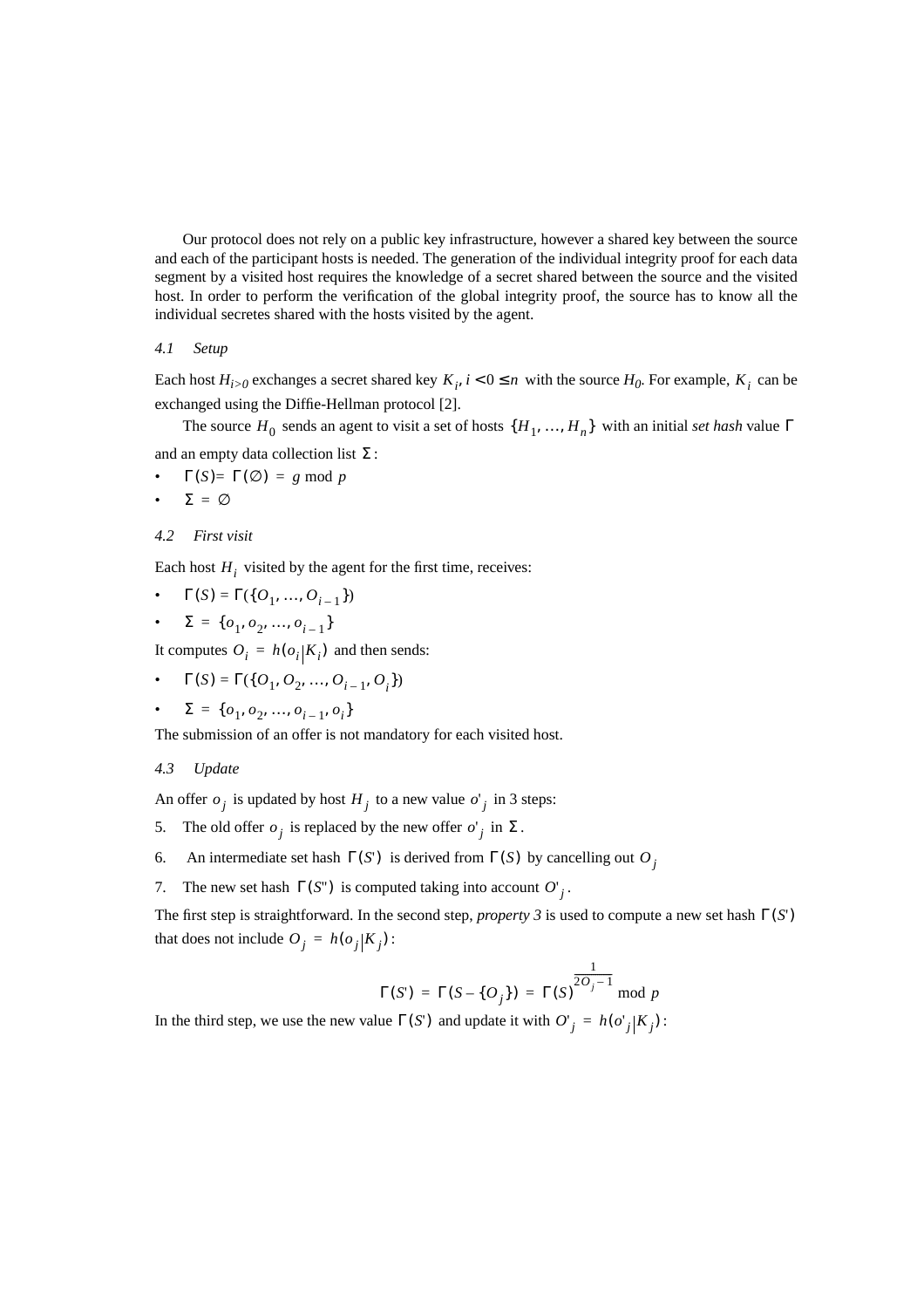$$
\Gamma(S^{\prime\prime}) = \Gamma(S^{\prime} \cup \{O^{\prime} _{j}\}) = \Gamma(S^{\prime})^{O^{\prime} _{j}} \mod p
$$

### *4.4 Verification*

Once the agent goes back to  $H_0$  the source can verify the integrity of the set of offers by using *property 4* to check that:

$$
\Gamma(S) = g^{(2O_1 + 1)(2O_2 + 1)\dots(2O_n + 1)}
$$

where  $\Gamma(S)$  is the integrity check value received by the source.

If this condition fails, none of the offers are considered as valid. It should be noted that the cost of verification is much lower than the cost of generation of  $\Gamma(\{O_i | (0 \lt i \le n)\})$ . During the data collection process, the submission of each data piece  $o_i$  requires the computation of a discrete exponentiation whereas the verification of the integrity value for the entire set of data requires only a single exponentiation.

## **5 Security Evaluation**

The data collection protocol presented in this paper fulfills the following security requirements:

- **Data Integrity:** each segment of collected data can only be modified by its originator, tampering with a data segment or unauthorized modification thereof by intruders will be detected by the source. Data modification attempts by an intruder may consist of the update of a data segment  $o_i$  with a new value  $o_i$  generated by the intruder or of the replacement of the current data segment with an old value that was previously submitted by its legitimate origin. Both types of modification attempts would require the intruder to first cancel out the integrity proof  $O_i$  of the current data segment from the global integrity proof  $\Gamma(S)$ . Past values of  $O_i$  computed by the origin of the data segment are kept secret and computing  $O_i$  from the actual data segment  $o_i$  requires the knowledge of the secret  $K_i$  shared between the origin of the data segment and the source. Appending a new data segment computed by the intruder similarly would require the knowledge of the shared secret  $K_i$ . The intruder is thus unable to either get an old value of  $O_i$  or to compute a new one that is valid without knowing the shared secret. Another direction for a possible modification attack would consist in deriving  $O_i$  from  $\Gamma(S)$  and  $\Gamma(S \cup \{O_i\})$ . That would require the computation of a discrete logarithm which is known as computationally infeasible.
- **Truncation Resilience:** truncation of one or several data segments from a valid offer by a single intruder is infeasible since this would be equivalent to multiple data integrity attacks. As already discussed in [2.1](#page-2-1), collusion can result in the truncation of data submitted by all the hosts visited on the path between two malicious hosts. To prevent this type of attacks, the source can publish the received data in order to allow visited hosts to verify and complain if needed, as suggested in [3]. Alternatively a pre-defined list of hosts with a mandatory submission scheme, be it with empty offers, could also alleviate the truncation problem.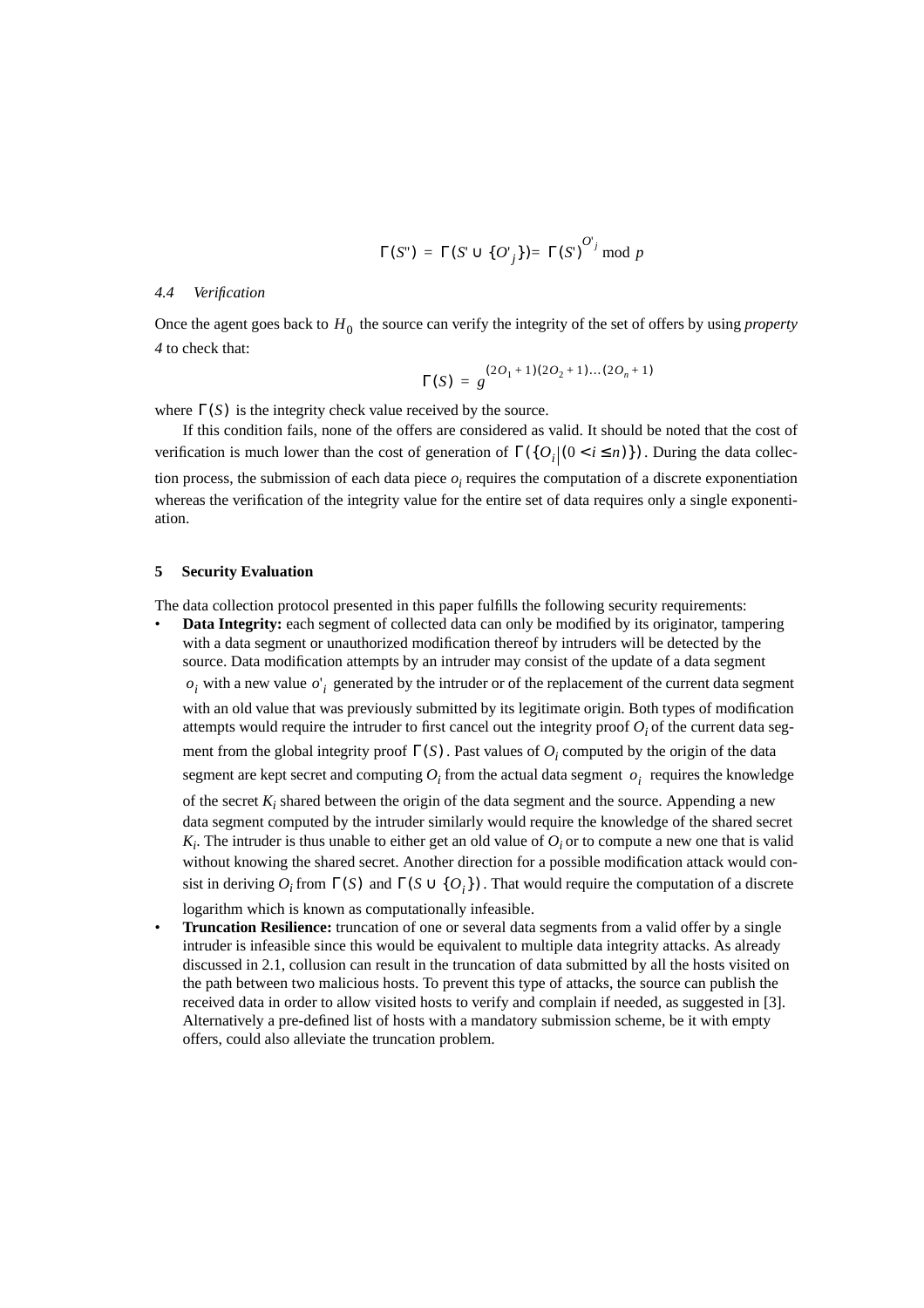**Insertion Resilience:** no data can be inserted by unauthorized parties because only hosts sharing a secret key with the source can generate a valid integrity proof  $O_i$ .

As explained in section 2.1, data confidentiality and non-repudiation are not considered part of mandatory requirements since the main purpose of our security scheme is data integrity in a free competition environment. Nonetheless, these missing features can easily be retrofitted in the data collection scheme using classical data encryption and digital signature mechanisms. For example, data confidentiality can easily be ensured, encrypting the data with the shared key.

# **6 Conclusion**

We described an original protocol to protect dynamic data collected by mobile agents when roaming through a set of hosts. We only considered perfectly autonomous agents, i. e., without any communication with the source or with some kind of trusted party.

Unlike prior work, our protocol allows hosts to update their own submissions without keeping track of past values, and to submit data in a random order thanks to the original set hashing technique. This technique also allows the source to verify the integrity of all the collected data segments without knowing the sequence of data submissions by each host. Moreover, the size of the integrity proof is small and independent of the number of hosts or updates, and the verification is not computationally intensive.

#### **7 References**

- [1] David Chess, Colin Harrison, and Aaron Kershenbaum. Mobile agents: Are they a good idea? update. In *Mobile Object Systems: Towards the Programmable Internet*, pages 46–48. Springer-Verlag, April 1997. Lecture Notes in Computer Science No. 1222.
- [2] Whitfield Diffie and Martin Hellman. New directions in cryptography. *IEEE Transaction on Information Theory*, 22(6):644–654, November 1976.
- [3] N. Asokan G. Karjoth and C. Gulcu. Protecting the computation results of free-roaming agents. In Kurt Rothermel and Fritz Hohl, editors, *Proc. of the Second International Workshop, Mobile Agents 98*, pages 195–207, 1998. Springer-Verlag Lecture Notes in Computer Science No. 1477.
- [4] Bernd Meyer Ingrid Biehl and Susanne Wetzel. Ensuring the integrity of agent-based computations by short proofs. In Kurt Rothermel and Fritz Hohl, editors, *Proc. of the Second International Workshop, Mobile Agents 98*, pages 183–194, 1998. Springer-Verlag Lecture Notes in Computer Science No. 1477.
- [5] Neal Koblitz. *A course in number theory*. Springer-Verlag, 1994.
- [6] Sergio Loureiro and Refik Molva. Function hiding based on error correcting codes. In Manuel Blum and C. H. Lee, editors, *Proceedings of Cryptec'99 - International Workshop on Cryptographic Techniques and Electronic Commerce*, pages 92–98. City University of Hong-Kong, July 1999.
- [7] George C. Necula. Proof-carrying code. In *Proceedings of the 24th ACM Symposium on Principles of Programming Languages*, Paris, France, January 1997.